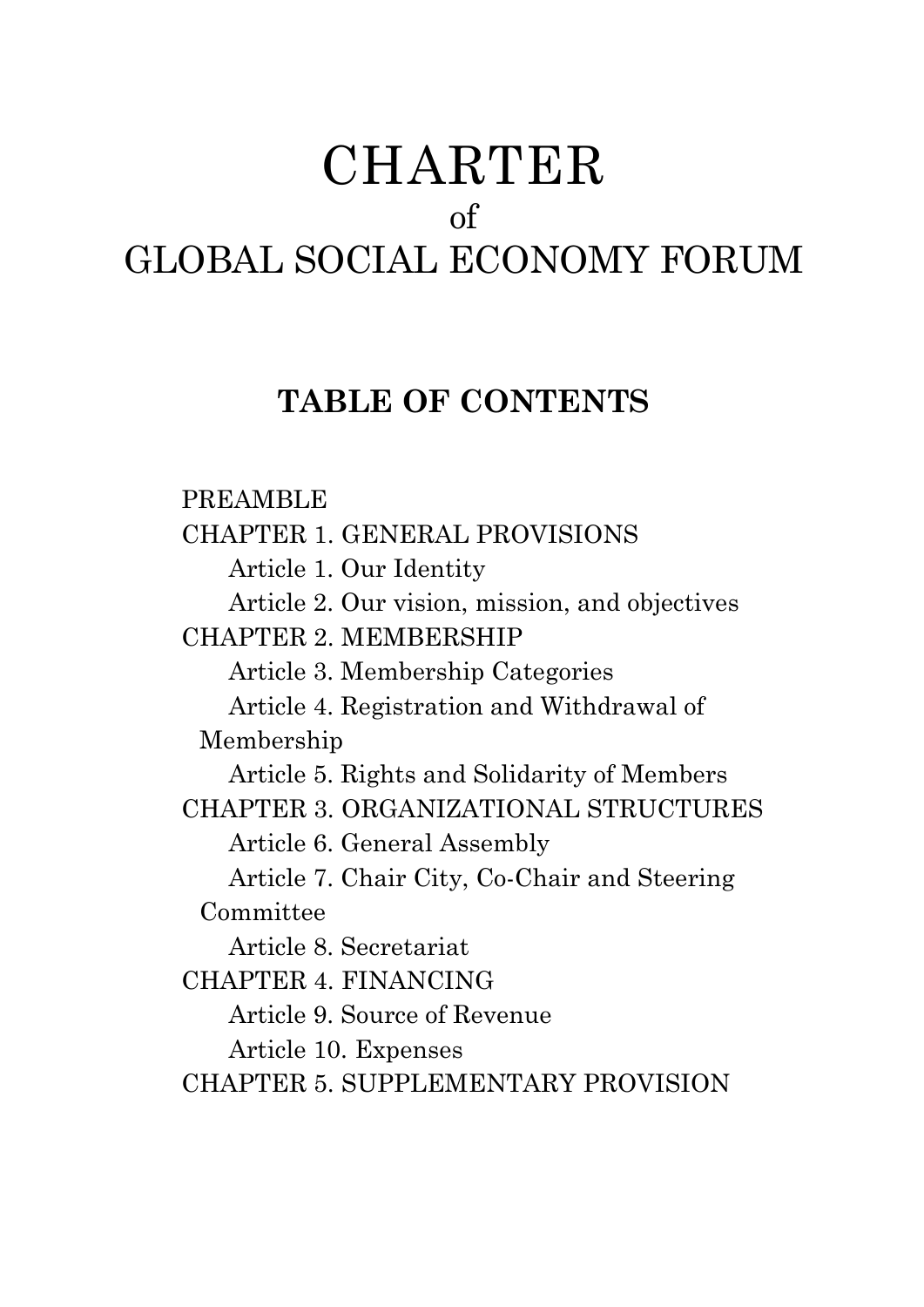## **PREAMBLE**

Our world today has yet to recover from the economic crisis and the ecological crisis. To overcome such global challenges, we believe that creating a 'better world' and 'better life' through social economy is essential. Social economy refers to a form of economy that seeks to solve the present issues through trust and cooperation and forge communal solidarity.

'Seoul Declaration' adopted on the 5th of November, 2013 summarizes the spirit mentioned above. In 2014, we take a step further to adopt the Charter of the GSEF for the systematic progress and global solidarity of social economy.

## **CHAPTER 1. GENERAL PROVISIONS**

## **Article 1. Our Identity**

- 1.1. For the global solidarity of social economy, we establish the Global Social Economy Forum (hereafter referred to as the "GSEF"), as a non-profit international organization.
- 1.2. Social economy achieves the value of solidarity through trust and cooperation and the local community is its most fundamental foundation.
- 1.3. The main subjects of the social economy are cooperatives, community enterprises, social enterprises, credit unions, micro credit, non-profit organizations and et cetera. Charities and social investment fields are included in this category.
- 1.4. The GSEF does not accept discrimination and injustice of all kinds towards nationality, race, religion and gender or sexuality.
- 1.5. The GSEF aims for multi-dimensional progress. We acknowledge the pluralism of human nature, social economy organizations, macroeconomic and political aims. We pursue progress that harmonizes such pluralism.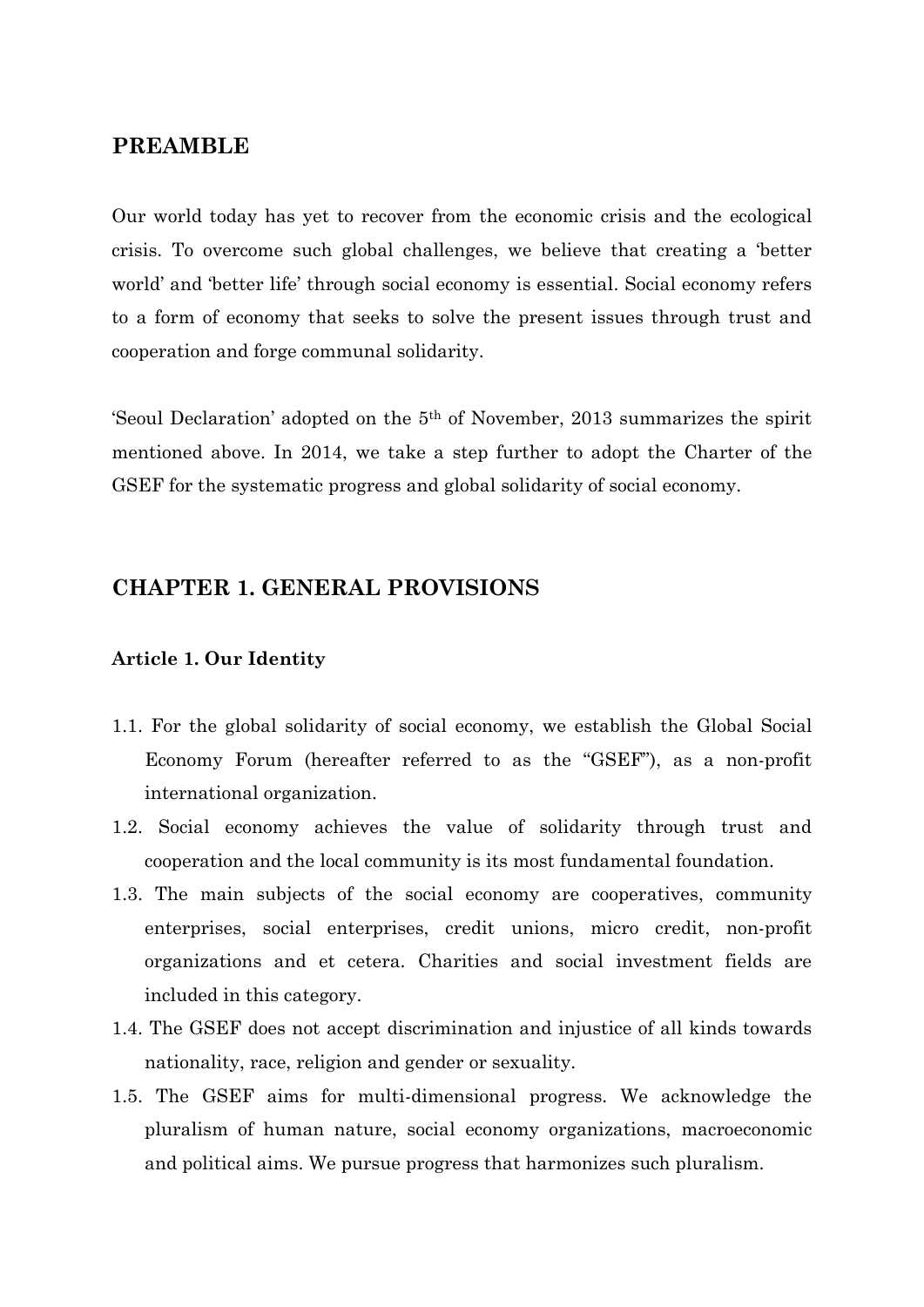1.6. In particular, the GSEF values the autonomy of grassroots organizations and in accordance with this value, we believe it is essential to complement the policies of both the local and central governments.

## **Article 2. Our vision, mission and objectives**

- 2.1. Vision: the GSEF aims for the harmonious progress of market economy, public economy, social economy, and ecology in general. Such progress will make the best use of an individual's ability and solve social problems through solidarity among social economy subjects. Therefore, the GSEF serves as a global solidarity network to achieve these goals.
- 2.2. Mission: Through the collaboration between social economy organizations and local governments, the GSEF pursues creation of quality jobs, fair growth, progress of grassroots democracy, and sustainable development. Values such as human dignity and sustainable ecology are to be the underlying principles for every activity of the GSEF.

The GSEF contributes to enhancing the quality and quantity of shared resources and promotes the fair approach and use of such resources. The key to reclaiming the commons is trust and cooperation, which are the fundamentals for social economy. Ecosystem, culture, knowledge, and historical resources of all local communities are all important objectives of the GSEF's activities.

- 2.3. Objectives
	- 1) The GSEF promotes both personal and material exchanges and sharing among the main global actors of social economy. To this end, GSEF will establish on/offline platform and create diverse programs to activate the personal and material exchanges.
	- 2) The GSEF supports local government and non-government agencies to create a stable social economy network through the public-privatecommunity partnership.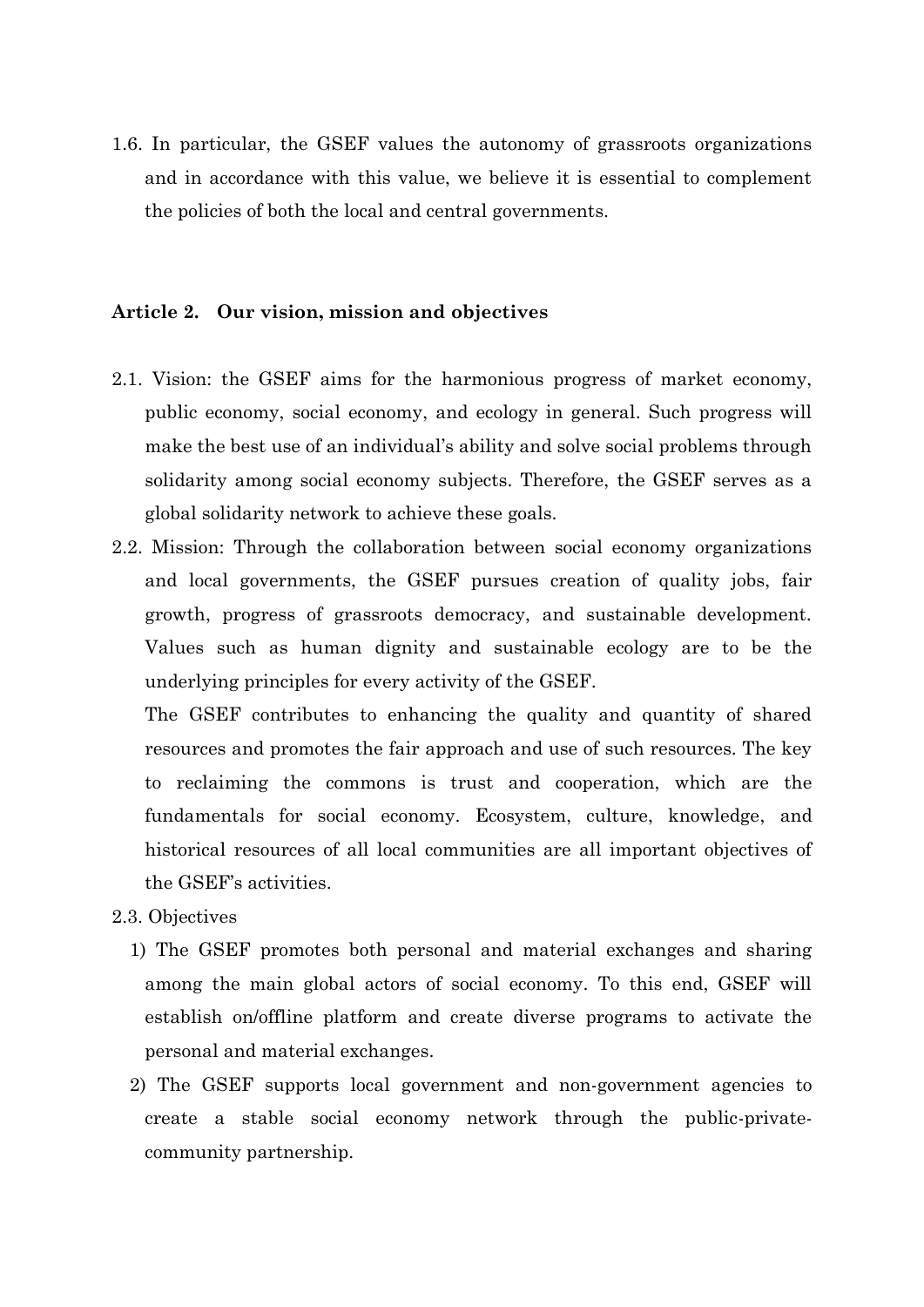- 3) The GSEF supports every effort to form social economy associations and social economy supporting bodies in each region. Through these organizations, the GSEF promotes various joint projects to spread the ecology of social economy on a global scale.
- 4) The GSEF acknowledges the responsibility to support developing countries which suffer from poverty and serious underdevelopment, thereby promoting global solidarity and cooperation in the field of social economy to enhance the environment, economy, society, and culture of those countries.
- 5) The GSEF supports various global movements that are compatible with the social value we uphold and furthermore promotes collective actions to solve problems that the humanity confronts.
- 6) The GSEF may set up a fund to support social economy when necessary.

## **CHAPTER 2. MEMBERSHIP**

#### **Article 3. Membership Categories**

- 3.1. Membership of the GSEF, in principle, is divided into three categories.
	- 1) Full Member
	- 2) Associate Member
	- 3) Honorary Member
- 3.2. Full Member
	- 1) Full member consists of local governments and social economy network members. A full member possesses the right to vote and is eligible to run for election.
	- 2) Local government membership is open to every local autonomous entity, government, and both local and national level associations.
	- 3) Social economy network membership is open to all the networks of regions, nations, continents and the globe, that are working in various fields of social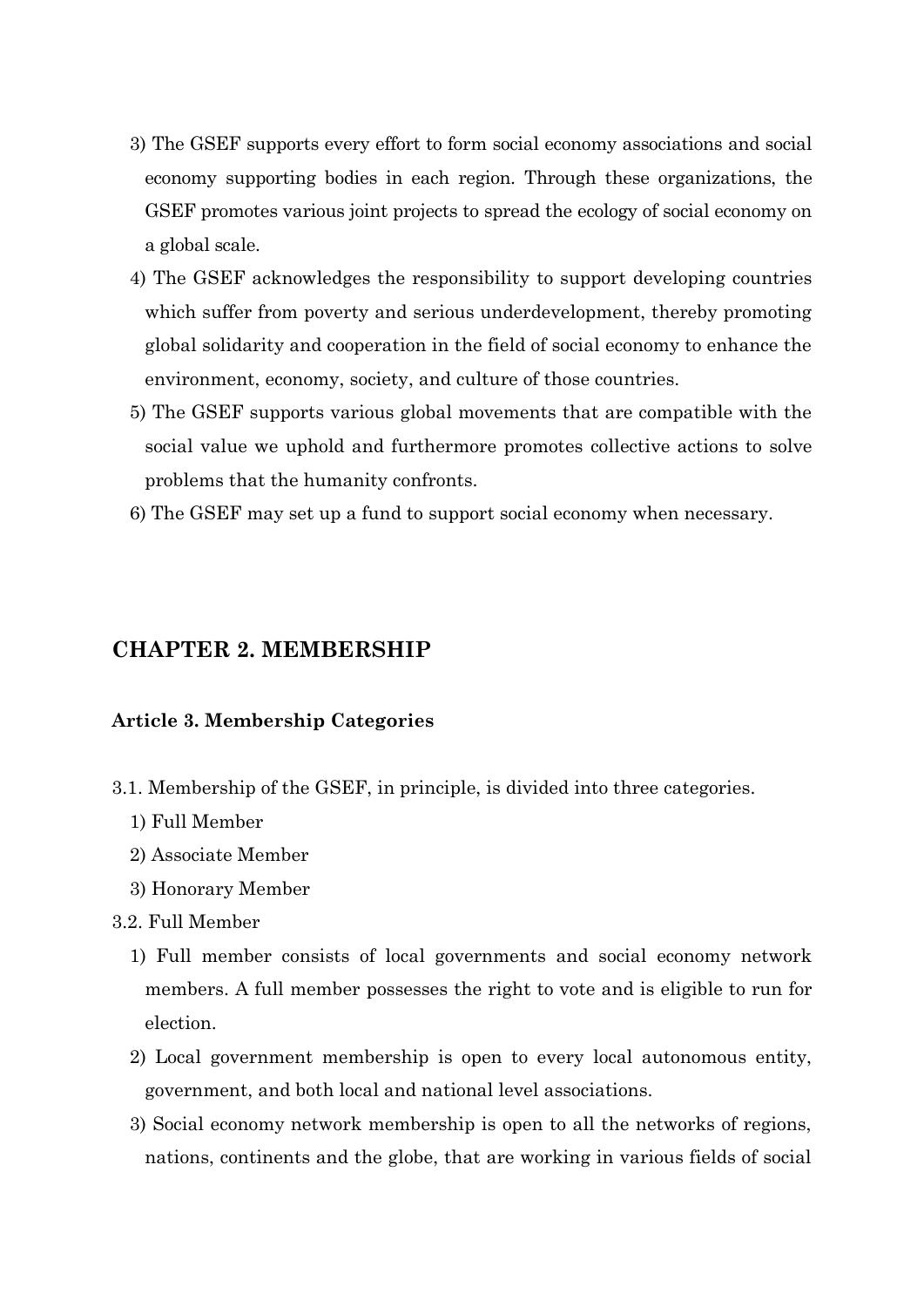economy including supporting organizations and associations.

- 3.3. Associate Member: Associate membership is open to every social economyrelated organization wishing to actively participate in the GSEF's activities.
- 3.4. Honorary Member: Honorary membership is given to an individual or an organization that has made notable contribution to diverse social economy sectors and the GSEF activities. An honorary membership shall be nominated by the GSEF Steering Committee and be acknowledged by the General Assembly.

#### **Article 4. Registration and Withdrawal of Membership**

- 4.1. Registration: Member registration is reviewed by the GSEF Steering Committee and decided by the General Assembly of the GSEF and the concrete registration procedure is decided by a separate clause.
- 4.2. Withdrawal: A member may withdraw its membership by informing the GSEF Secretariat in a written format. Withdrawal procedures are stated in a separate clause.
- 4.3. Warning and Disqualification: The GSEF Steering Committee may take the necessary steps to decide on the disqualification of a member if that member is harming or contravening the Vision, Mission, Objectives, and the Charter of the GSEF. The GSEF Steering Committee shall go through the designated formalities to disqualify the member.

#### **Article 5. Rights and Solidarity of Members**

- 5.1. Rights
	- 1) Every member can participate in the activities and programs of the GSEF. They can also gain access to all information, resources, and records related to the GSEF.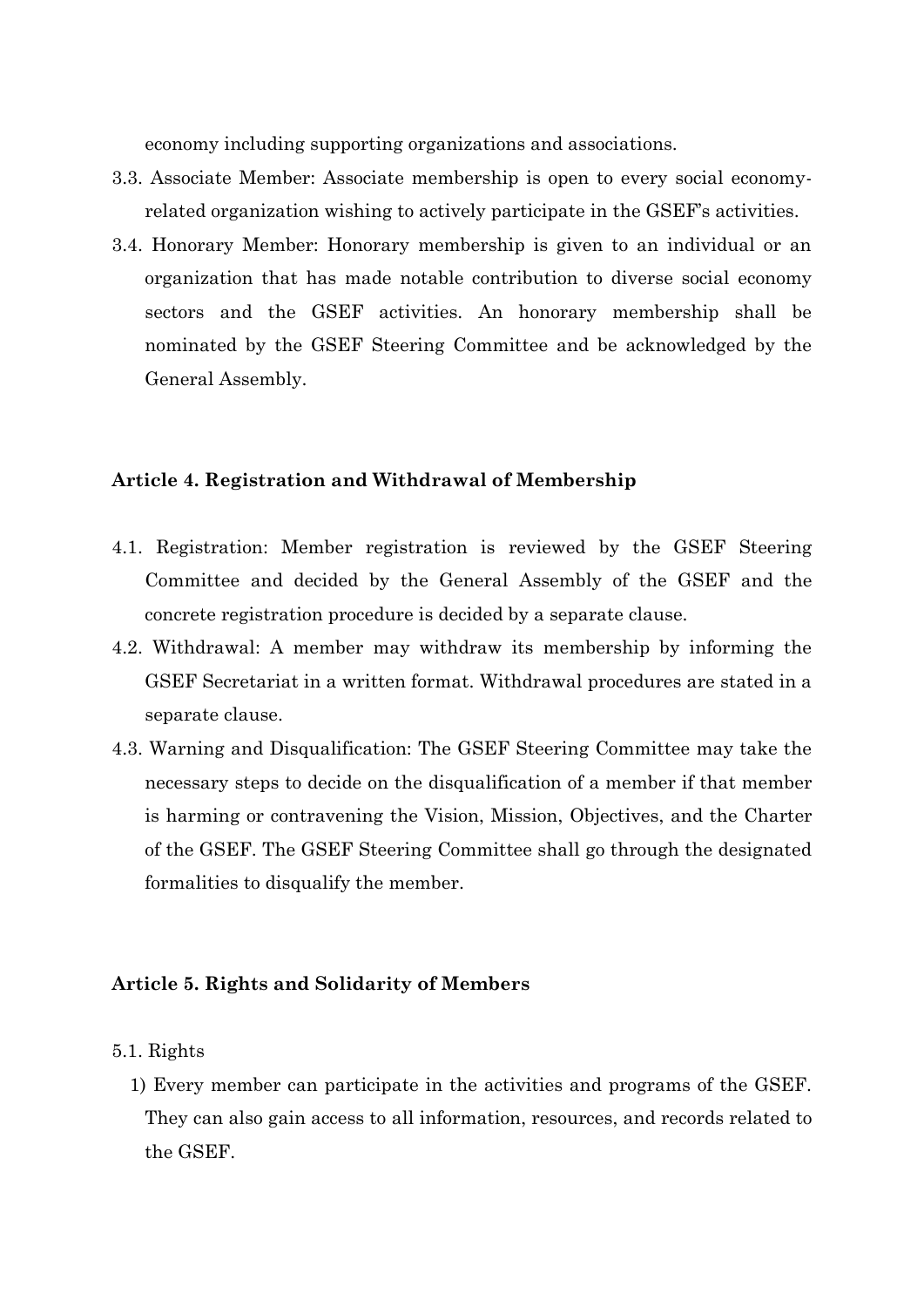- 2) To pursue individual development and achieve common goals, a member can suggest specific ways to consolidate solidarity and cooperation. Each member can also set forth his or her view through diverse communication channels in the GSEF, and fully exercise his or her rights in accordance with the decision making process within the GSEF.
- 5.2. Solidarity
	- 1) Every member supports and collaborates in the tasks and programs promoted by the GSEF.
	- 2) Every member practices solidarity in the exchange of experiences, knowledge, and information needed for the expansion of the ecosystem of social economy.
	- 3) Every member pays an annual fee to contribute to the GSEF's fiscal selfreliance and solidarity among all members.

## **CHAPTER 3. ORGANIZATIONAL STRUCTURES**

The GSEF shall have three executive organizations as follow:

- 1) General Assembly
- 2) Steering Committee
- 3) Secretariat

## **Article 6. General Assembly**

- 6.1. General Assembly: General Assembly consists of the full members of the GSEF and is the highest decision-making body in the following instances:
	- 1) GSEF projects and finance
	- 2) Benefits of the GSEF members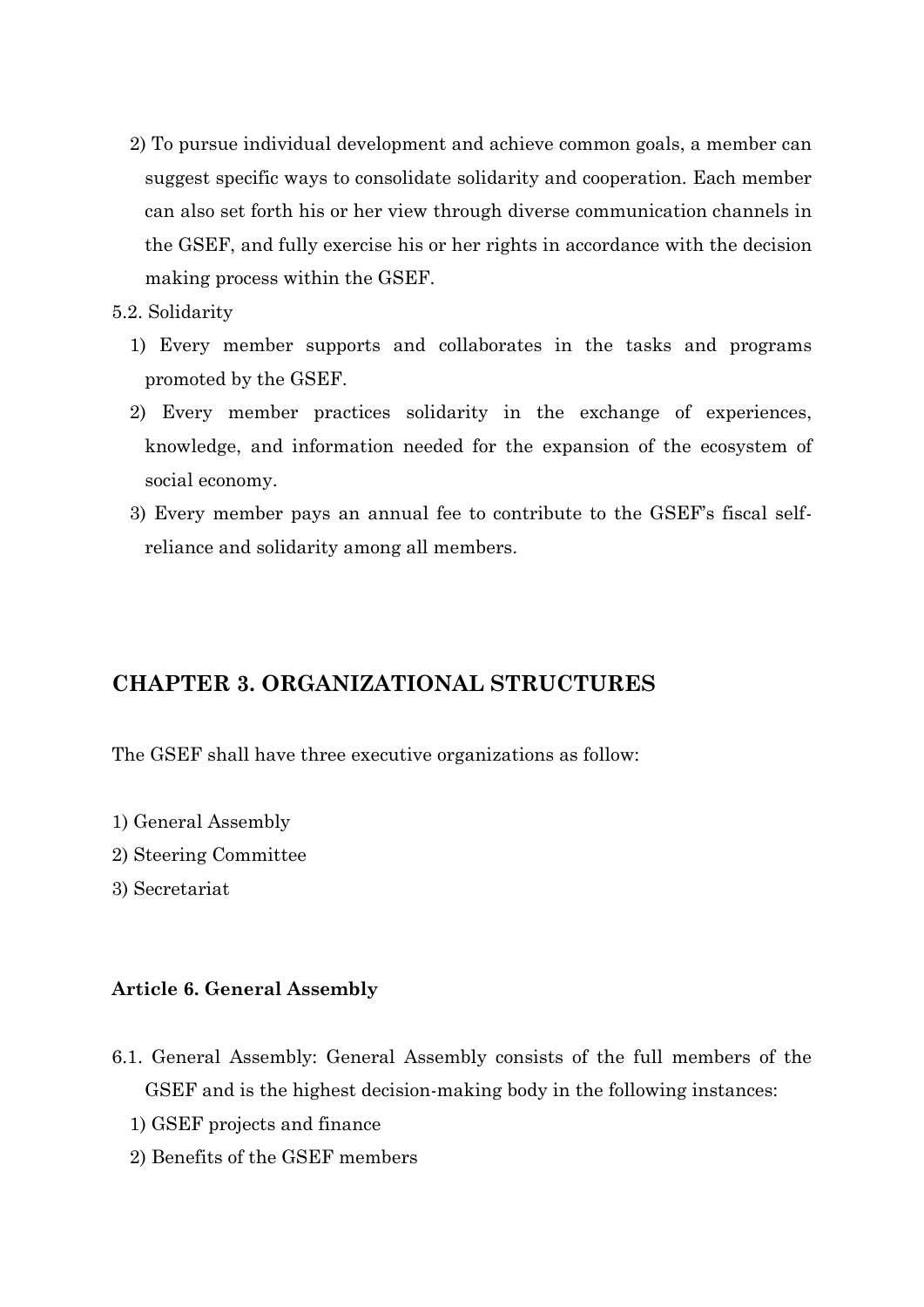- 3) Election of chair-city and steering committee members
- 4) Selection of host city for the next General Assembly
- 5) Amendment of the GSEF Charter
- 6) Dissolution of the GSEF
- 7) Other important agendas regarding the GSEF organizations and its management
- 6.2. Governance of the General Assembly
	- 1) Any decision at the General Assembly, except those on dissolution of the GSEF and amendment of the Charter, are made by the majority vote of the full members present unless the General Assembly reaches the agreement by deliberation.
- 6.3. Hosting General Assembly
	- 1) The GSEF's General Meeting will be hosted biennially and its host city shall be decided at the General Assembly.
	- 2) A local government that wants to host the next general assembly should submit a proposal and an official letter from its representative to the GSEF Secretariat at least 90 days before the opening of the General Assembly.
	- 3) A local government that has been chosen as the host city for the next General Assembly should form a public-private organizing committee and submit its 'plan of action' to the GSEF Secretariat one year before the next General Assembly.
	- 4) The host local government of the next General Assembly of the GSEF shall be in full charge of the overall preparation for the General Assembly through an agreement with the Secretariat.
	- 5) A provisional general meeting of the GSEF may take place with the agreement of the two-thirds (2/3) of the current members of the GSEF Steering Committee.
- 6.4. Amendment of the Charter:
	- 1) The amendment of the Charter shall be decided when at least two-thirds (2/3) of the current full members are present and the two-thirds (2/3) of the present full members consent.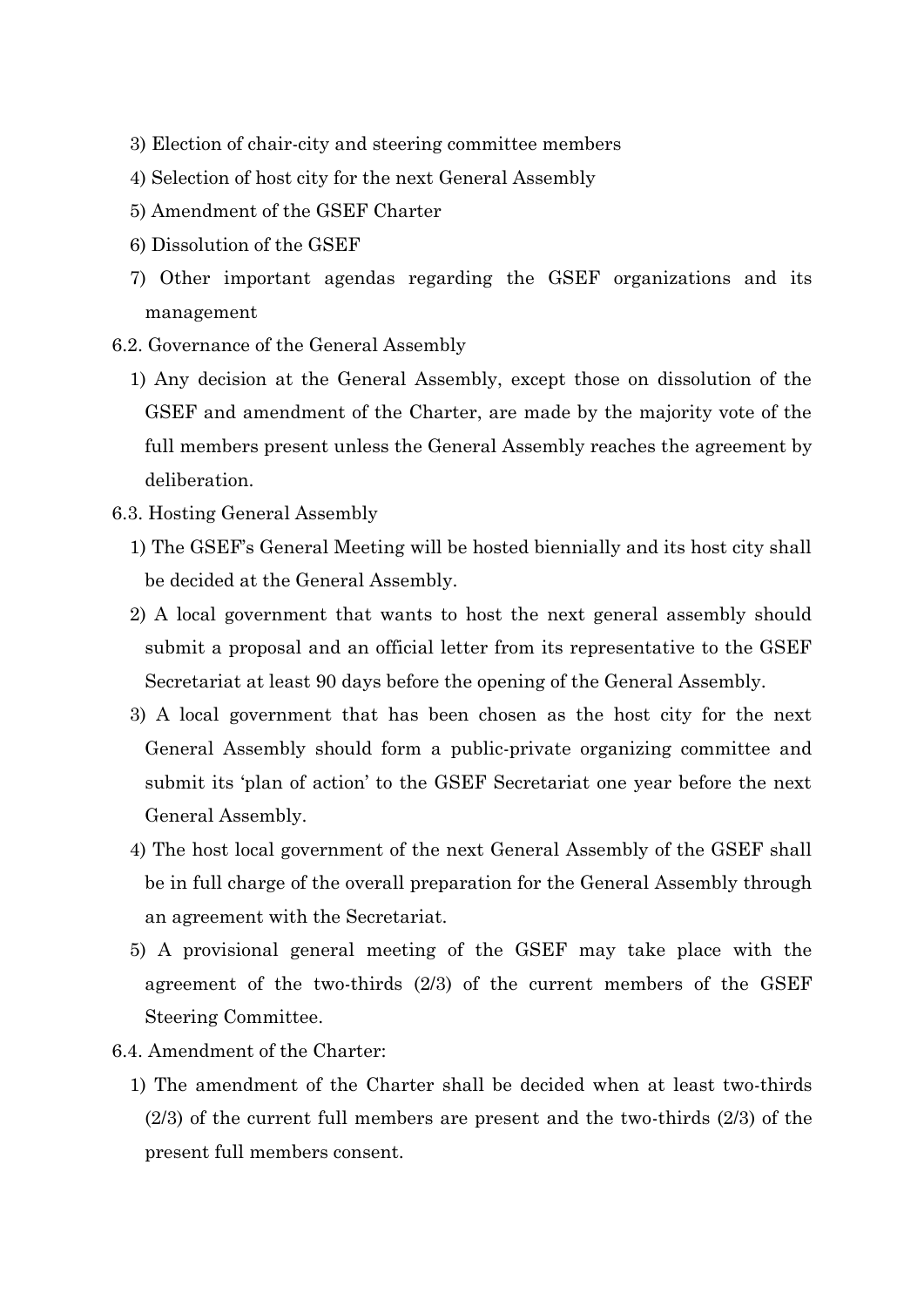#### 6.5. Dissolution of the GSEF

1) The dissolution of the GSEF shall be decided when at least two-thirds (2/3) of the current full members are present and the two-thirds (2/3) of the present full members consent.

### **Article 7. Chair-City, Co-Chair and Steering Committee**

- 7.1. The GSEF elects a chair-city and sets up a Steering Committee.
- 7.2. Chair-city and co-chair
	- 1) A Chair-city is elected at the General Meeting. One local government representative from the Chair-city, and one from a social economy network member in it shall be the co-chairs of the GSEF.
	- 2) A Chair-city represents the GSEF and presides the meeting of the GSEF.
	- 3) The tenure for chair-city and co-chair is 2 years and they may serve in consecutive terms.
	- 4) If a local government that is a full member wishes to run for office, it needs to express its intention by submitting a document to the GSEF Secretariat 60 days before the next general meeting and the GSEF Secretariat must inform all the members promptly.
- 7.3. The Structure of Steering Committee
	- 1) The Steering Committee of the GSEF consists of co-chairs, elected Steering Committee members, and two representatives from the host city of the next General Assembly. The number of all Steering Committee members should be around 20.
	- 2) All members of the Steering Committee except the representatives of the host city of the next General Assembly are elected at the General Assembly. The tenure for the members of the Steering Committee is 2 years and they may serve consecutive terms.
	- 3) If a member wants to run for a Steering Committee member, it should express its intention by submitting a document to the GSEF Secretariat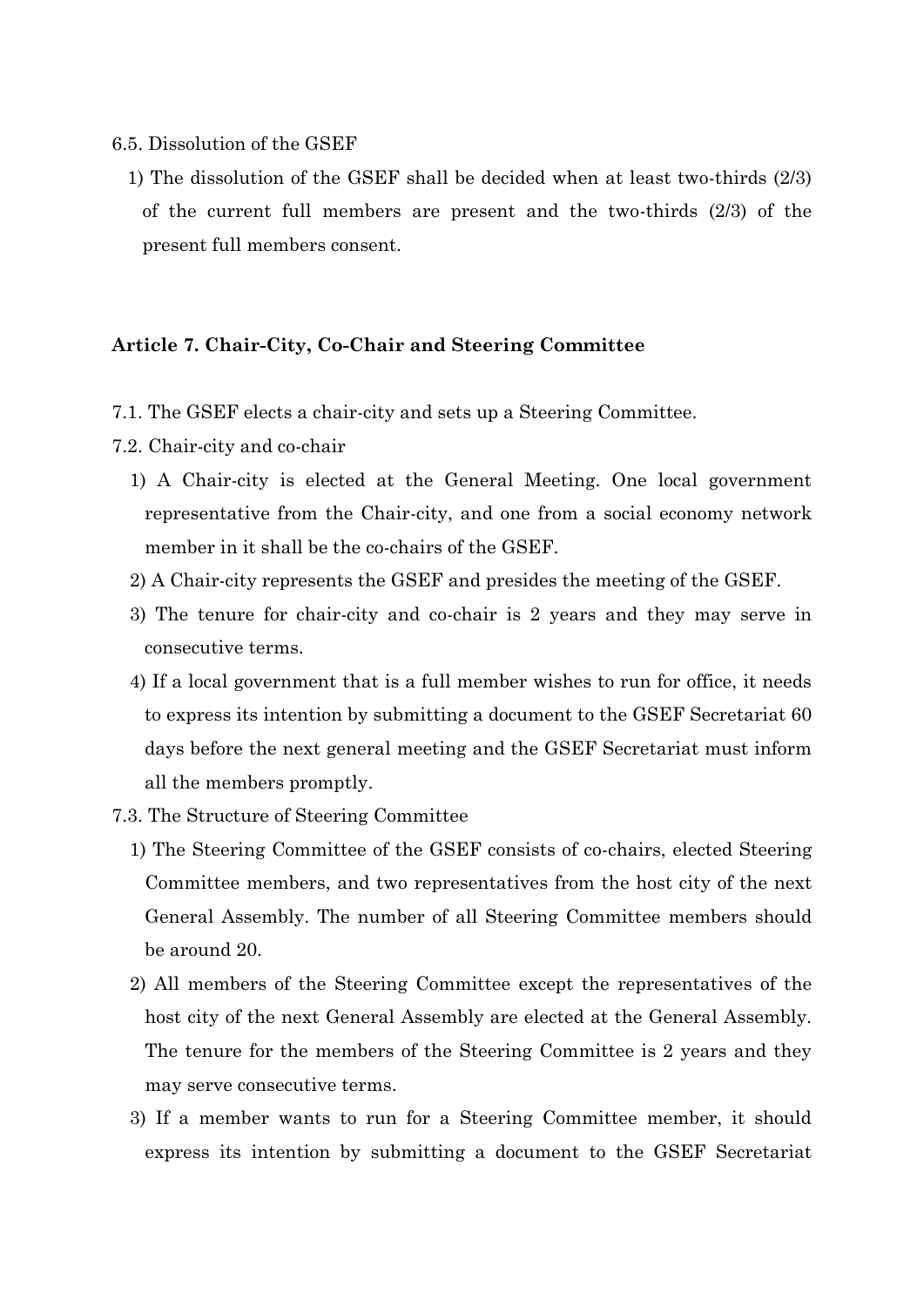according to the rules agreed by the Secretariat based on broad geographic representation and the balance in the ratio of local governments and social economy organizations.

- 4) In constituting the Steering Committee, the balance in the ratio of the local government members and social economy network members should be maintained reasonably.
- 7.4. Function of Steering Committee
	- 1) The Steering Committee of the GSEF should hold an official meeting at least once a year. The committee shall be responsible for auditing, execution of the GSEF projects, review of member registration, and review of host city candidates for the General Meeting.

## **Article 8. Secretariat**

- 8.1. Secretariat
	- 1) The co-chair shall appoint the secretary of the GSEF Secretariat, which shall be approved by the Steering Committee.
	- 2) The GSEF shall establish its Secretariat and the office of the GSEF Secretariat shall be located in Seoul, South Korea.
	- 3) The Secretariat should be in charge of the execution and reporting of all decisions at the General Assembly and the Steering Committee. It should also support holding the General Assembly and other meetings in regard.
	- 4) The GSEF should be responsible for all budgetary management of its Secretariat. The city hosting the GSEF Secretariat can provide extra staffs and budget to the Secretariat to support its management.
	- 5) The Secretariat shall employ staffs for the Secretariat according to its needs and should conclude a hiring contract according to international labor standards.
- 8.2. Special Division: The Steering Committee may manage a special division for specific projects in the Secretariat if necessary.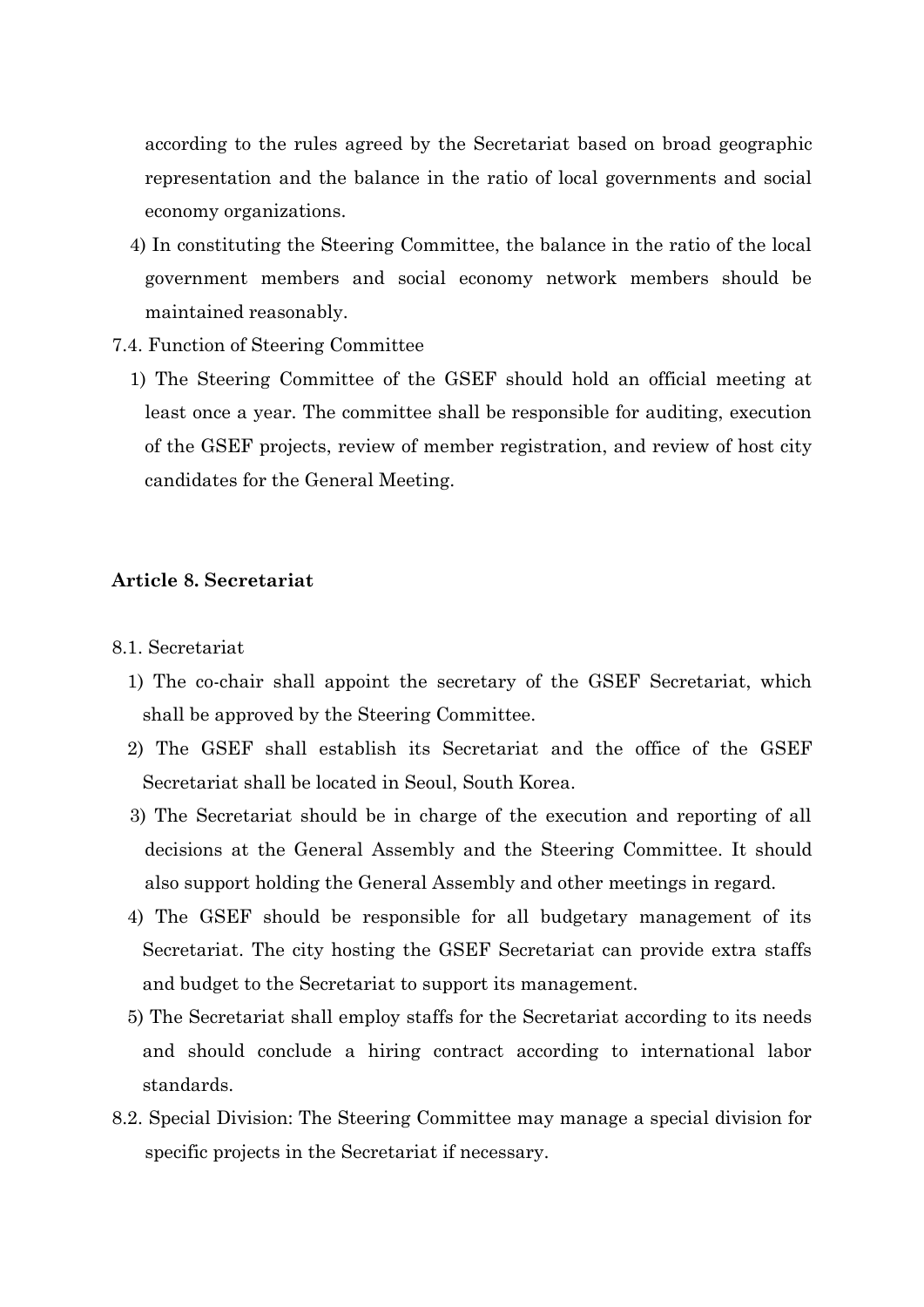## **CHAPTER 4. FINANCING**

## **Article 9. Source of Revenue**

9.1. The GSEF's source of revenue is as follow:

1) Registration Fee and Annual Membership Fee

- Registration Fee: a new member of the GSEF should pay a registration fee
- Annual Membership Fee: Steering Committee shall decide the annual membership fee rate by taking into consideration the type, size and financial capacity of the members. The Steering Committee may decide on exceptional cases involving financial and economic status of particular members and may suggest reasonable alternatives
- 2) Funds for joint projects that are raised by local governments, international organizations or acknowledged private organizations including the GSEF members
- 3) Special donation such as voluntary donation from members and nonmembers
- 4) Profits through selling published materials, event fees and various contracts
- 5) Non-financial donations

#### **Article 10. Expenses**

- 10.1. The GSEF is responsible for its own operating expense, including its Secretariat's administrative expenses and the costs for provisional general meetings, and other extra expense acknowledged by the Steering Committee.
- 10.2. Expenses for projects: A portion of the expenses of a specific project proposed by local governments that is not a general GSEF project should be paid by local governments that suggested the specific projects.
- 10.3. Expenses for hosting the General Assembly: the host city of the General